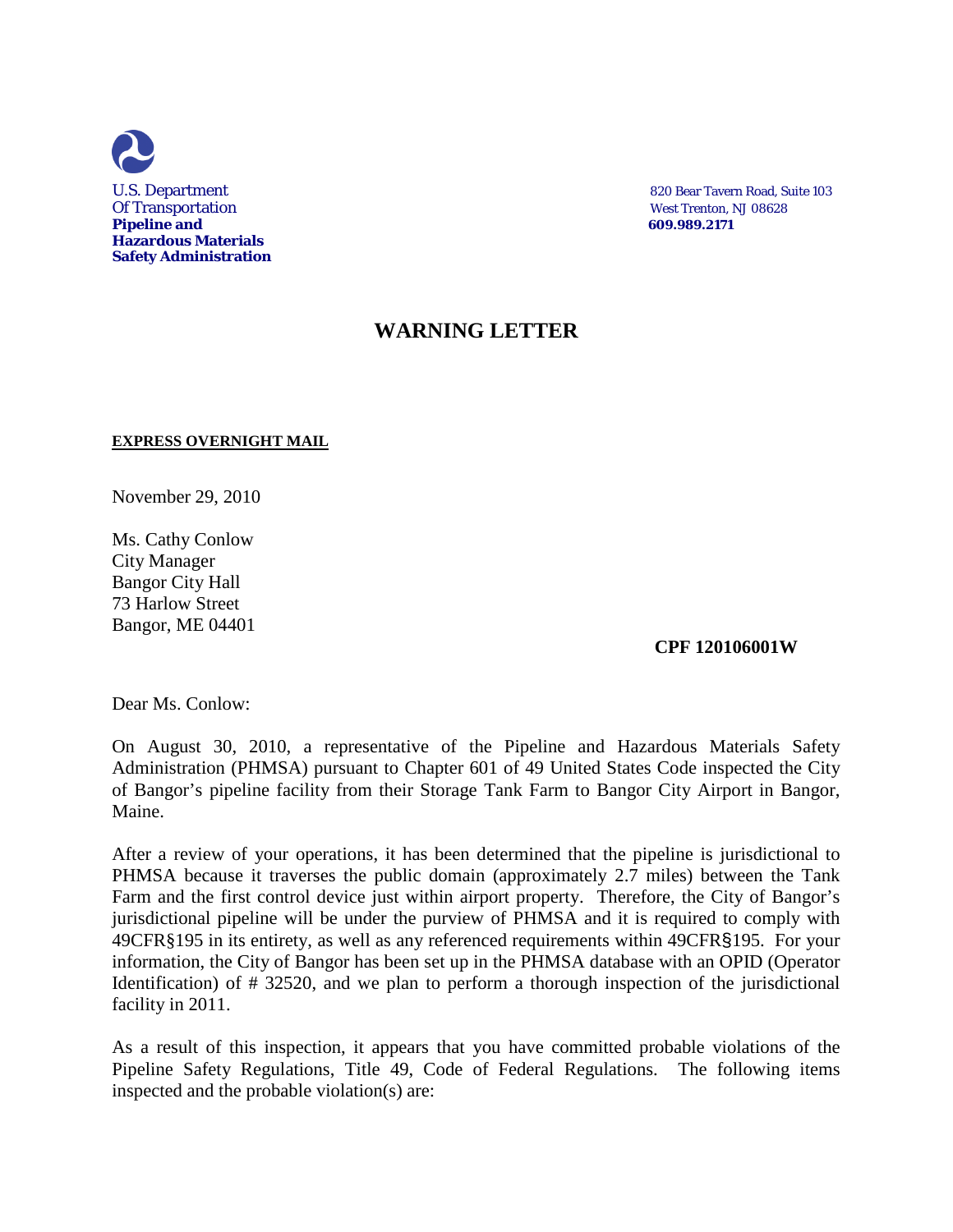**1. §195.402 Procedural manual for operations, maintenance, and emergencies.**

 **(a)** *General*. **Each operator shall prepare and follow for each pipeline system a manual of written procedures for conducting normal operations and maintenance activities and handling abnormal operations and emergencies. This manual shall be reviewed at intervals not exceeding 15 months, but at least once each calendar year, and appropriate changes made as necessary to insure that the manual is effective. This manual shall be prepared before initial operations of a pipeline system commence, and appropriate parts shall be kept at locations where operations and maintenance activities are conducted.**

At the time of the inspection, the City of Bangor did not have a procedural manual for operations, maintenance, and emergencies.

During the inspection, the City of Bangor was asked for and could not produce a procedural manual.

The City of Bangor must prepare a manual of written procedures for each pipeline system as prescribed in §195.402.

## **2. §195.505 Qualification program.**

## **Each operator shall have and follow a written qualification program. The program shall include provisions to:**

The City of Bangor did not have an Operator Qualification (OQ) program.

During the inspection, the City of Bangor was asked for and could not produce an OQ program or a list of all task performed on the pipeline.

The City of Bangor must prepare a manual which prescribes the minimum requirements for operator qualification of individuals performing covered tasks on a pipeline facility in accordance to 49 CFR §195 Subpart G.

### **3. §195.452 Pipeline integrity management in high consequence areas.**

**(a)** *Which pipelines are covered by this section?* **This section applies to each hazardous liquid pipeline that could affect a high consequence are, including any pipeline located in a high consequence area unless the operator effectively demonstrates by risk assessment that the pipeline could not affect the area. (Appendix C of this part provides guidance on determining if a pipeline could affect a high consequence area.) Covered pipeline are categorized as follows:**